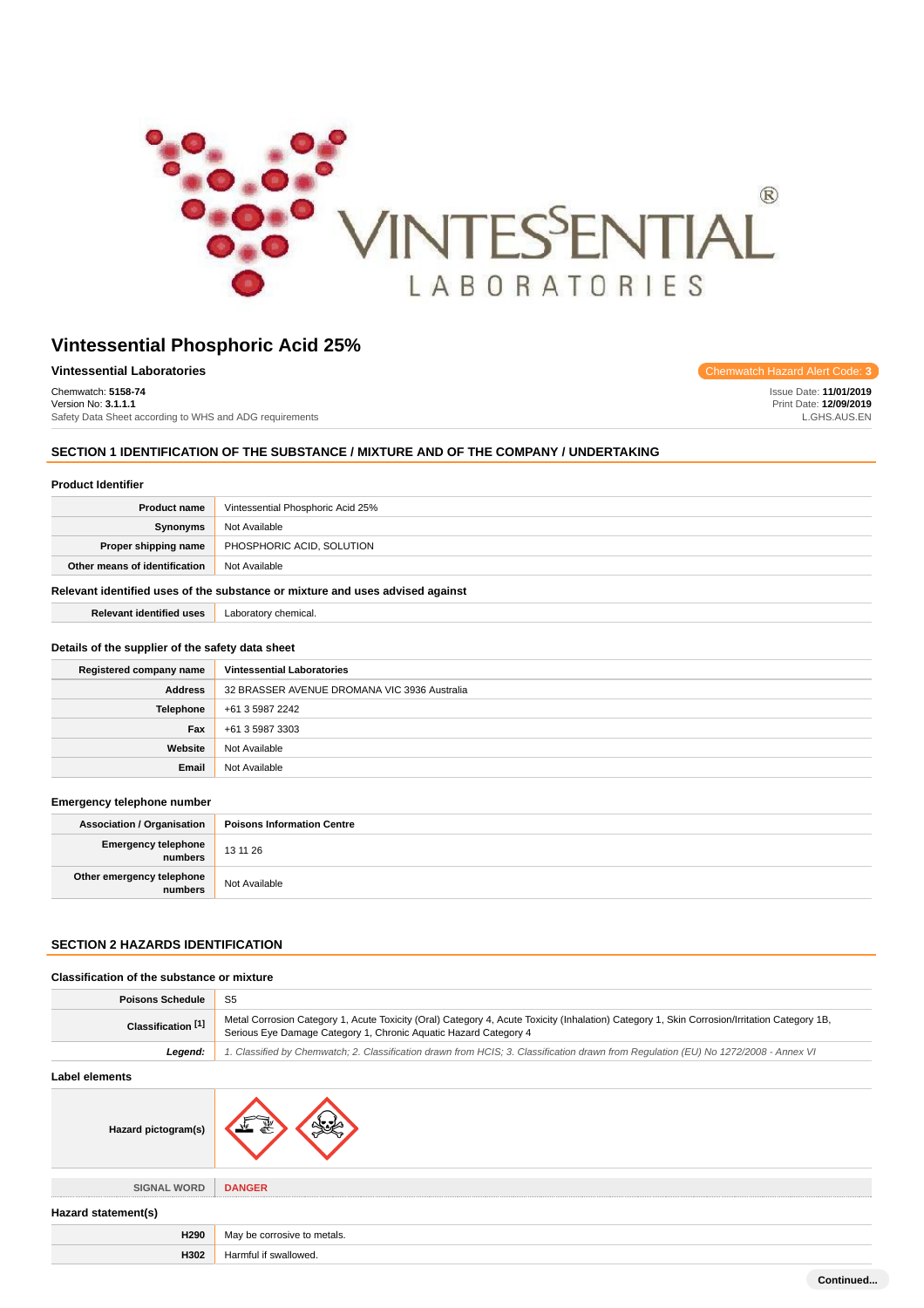| H330                                         | Fatal if inhaled.                                                          |
|----------------------------------------------|----------------------------------------------------------------------------|
| H314                                         | Causes severe skin burns and eye damage.                                   |
| H413                                         | May cause long lasting harmful effects to aquatic life.                    |
| <b>Precautionary statement(s) Prevention</b> |                                                                            |
| P260                                         | Do not breathe mist/vapours/spray.                                         |
| P271                                         | Use only outdoors or in a well-ventilated area.                            |
| P280                                         | Wear protective gloves/protective clothing/eye protection/face protection. |
| P234                                         | Keep only in original container.                                           |
| P270                                         | Do not eat, drink or smoke when using this product.                        |
| P273                                         | Avoid release to the environment.                                          |
| P284                                         | Wear respiratory protection.                                               |

## **Precautionary statement(s) Response**

| P301+P330+P331 | IF SWALLOWED: Rinse mouth. Do NOT induce vomiting.                                                                               |
|----------------|----------------------------------------------------------------------------------------------------------------------------------|
| P303+P361+P353 | IF ON SKIN (or hair): Remove/Take off immediately all contaminated clothing. Rinse skin with water/shower.                       |
| P304+P340      | IF INHALED: Remove victim to fresh air and keep at rest in a position comfortable for breathing.                                 |
| P305+P351+P338 | IF IN EYES: Rinse cautiously with water for several minutes. Remove contact lenses, if present and easy to do. Continue rinsing. |
| P310           | Immediately call a POISON CENTER or doctor/physician.                                                                            |
| <b>P320</b>    | Specific treatment is urgent (see advice on this label).                                                                         |
| P363           | Wash contaminated clothing before reuse.                                                                                         |
| P390           | Absorb spillage to prevent material damage.                                                                                      |
| P301+P312      | IF SWALLOWED: Call a POISON CENTER or doctor/physician if you feel unwell.                                                       |

## **Precautionary statement(s) Storage**

| P403+P233 | Store in a well-ventilated place. Keep container tightly closed. |
|-----------|------------------------------------------------------------------|
| P405      | Store<br>: locked up.                                            |

## **Precautionary statement(s) Disposal**

**P501** Dispose of contents/container to authorised hazardous or special waste collection point in accordance with any local regulation.

## **SECTION 3 COMPOSITION / INFORMATION ON INGREDIENTS**

## **Substances**

See section below for composition of Mixtures

#### **Mixtures**

| <b>CAS No</b> | %[weight]    | Name            |
|---------------|--------------|-----------------|
| 7664-38-2     | 36<br>$\sim$ | phosphoric acid |
| 7732-18-5     | >60          | water           |

## **SECTION 4 FIRST AID MEASURES**

## **Description of first aid measures**

| <b>Eye Contact</b>  | If this product comes in contact with the eyes:<br>Immediately hold eyelids apart and flush the eye continuously with running water.<br>Ensure complete irrigation of the eye by keeping eyelids apart and away from eye and moving the eyelids by occasionally lifting the upper<br>and lower lids.<br>▶ Continue flushing until advised to stop by the Poisons Information Centre or a doctor, or for at least 15 minutes.<br>Transport to hospital or doctor without delay.<br>▶ Removal of contact lenses after an eye injury should only be undertaken by skilled personnel.                                                                                                                                                                                                                                                                                                                                                                                                                                                                                                                                                                     |
|---------------------|-------------------------------------------------------------------------------------------------------------------------------------------------------------------------------------------------------------------------------------------------------------------------------------------------------------------------------------------------------------------------------------------------------------------------------------------------------------------------------------------------------------------------------------------------------------------------------------------------------------------------------------------------------------------------------------------------------------------------------------------------------------------------------------------------------------------------------------------------------------------------------------------------------------------------------------------------------------------------------------------------------------------------------------------------------------------------------------------------------------------------------------------------------|
| <b>Skin Contact</b> | If skin contact occurs:<br>Inmediately remove all contaminated clothing, including footwear.<br>Flush skin and hair with running water (and soap if available).<br>▶ Seek medical attention in event of irritation.                                                                                                                                                                                                                                                                                                                                                                                                                                                                                                                                                                                                                                                                                                                                                                                                                                                                                                                                   |
| Inhalation          | If fumes or combustion products are inhaled remove from contaminated area.<br>Lay patient down. Keep warm and rested.<br>▶ Prostheses such as false teeth, which may block airway, should be removed, where possible, prior to initiating first aid procedures.<br>▶ Apply artificial respiration if not breathing, preferably with a demand valve resuscitator, bag-valve mask device, or pocket mask as trained.<br>Perform CPR if necessary.<br>Transport to hospital, or doctor, without delay.<br>Inhalation of vapours or aerosols (mists, fumes) may cause lung oedema.<br>► Corrosive substances may cause lung damage (e.g. lung oedema, fluid in the lungs).<br>As this reaction may be delayed up to 24 hours after exposure, affected individuals need complete rest (preferably in semi-recumbent<br>posture) and must be kept under medical observation even if no symptoms are (yet) manifested.<br>Effore any such manifestation, the administration of a spray containing a dexamethasone derivative or beclomethasone derivative may be<br>considered.<br>This must definitely be left to a doctor or person authorised by him/her. |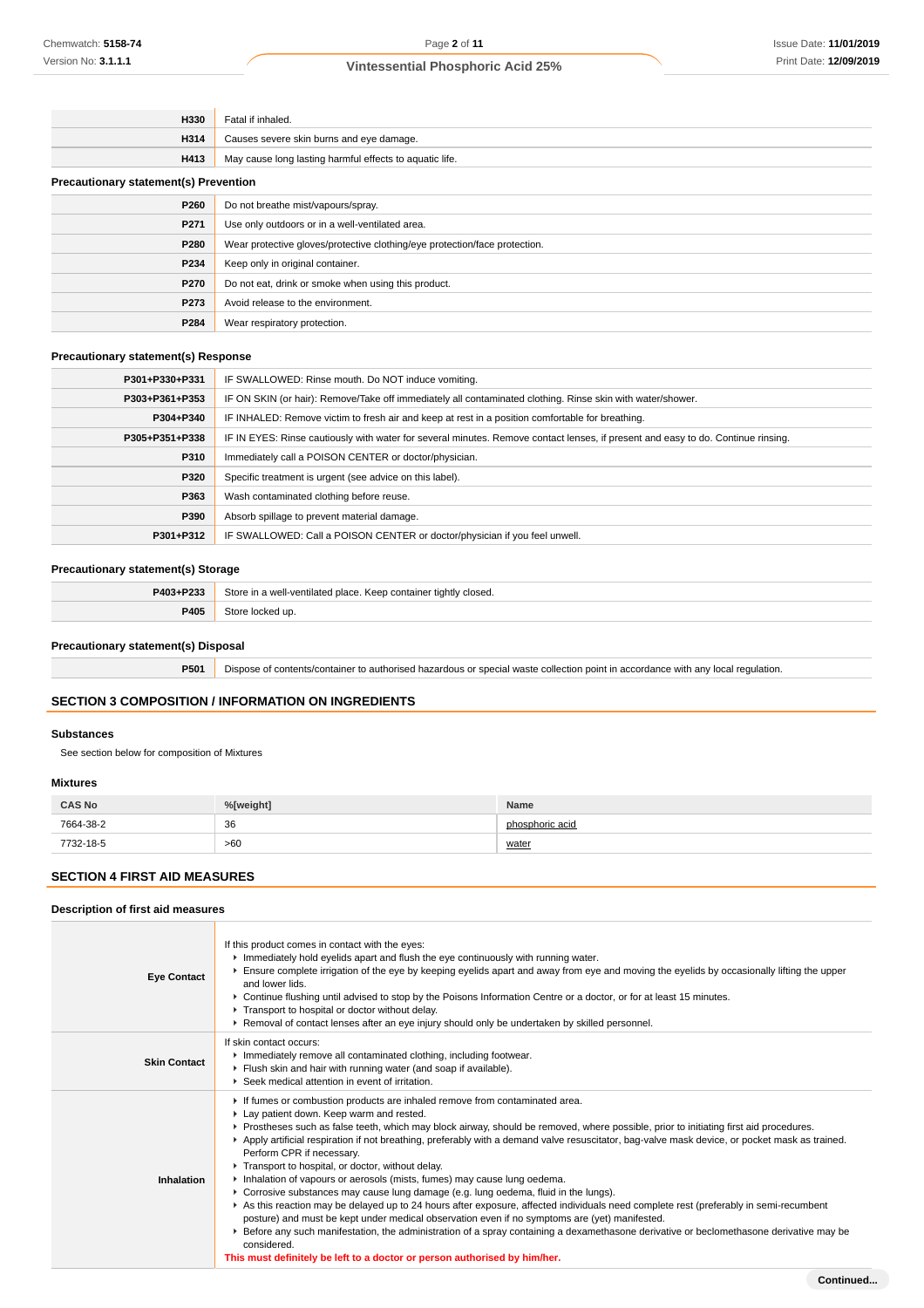|           | (ICSC13719)                                                                                                                                                                                                                                                                                                                                                                                                                                                                                                                                                                                                                                                |
|-----------|------------------------------------------------------------------------------------------------------------------------------------------------------------------------------------------------------------------------------------------------------------------------------------------------------------------------------------------------------------------------------------------------------------------------------------------------------------------------------------------------------------------------------------------------------------------------------------------------------------------------------------------------------------|
| Ingestion | For advice, contact a Poisons Information Centre or a doctor at once.<br>• Urgent hospital treatment is likely to be needed.<br><b>If swallowed do NOT induce vomiting.</b><br>If vomiting occurs, lean patient forward or place on left side (head-down position, if possible) to maintain open airway and prevent aspiration.<br>• Observe the patient carefully.<br>► Never give liquid to a person showing signs of being sleepy or with reduced awareness; i.e. becoming unconscious.<br>► Give water to rinse out mouth, then provide liquid slowly and as much as casualty can comfortably drink.<br>Transport to hospital or doctor without delay. |

#### **Indication of any immediate medical attention and special treatment needed**

For acute or short term repeated exposures to strong acids:

- Airway problems may arise from laryngeal edema and inhalation exposure. Treat with 100% oxygen initially.
- Respiratory distress may require cricothyroidotomy if endotracheal intubation is contraindicated by excessive swelling
- Intravenous lines should be established immediately in all cases where there is evidence of circulatory compromise.

Strong acids produce a coagulation necrosis characterised by formation of a coagulum (eschar) as a result of the dessicating action of the acid on proteins in specific tissues. INGESTION:

- Immediate dilution (milk or water) within 30 minutes post ingestion is recommended.
- **DO NOT** attempt to neutralise the acid since exothermic reaction may extend the corrosive injury.
- Be careful to avoid further vomit since re-exposure of the mucosa to the acid is harmful. Limit fluids to one or two glasses in an adult.
- Charcoal has no place in acid management.
- Some authors suggest the use of lavage within 1 hour of ingestion.

SKIN:

Skin lesions require copious saline irrigation. Treat chemical burns as thermal burns with non-adherent gauze and wrapping.

Deep second-degree burns may benefit from topical silver sulfadiazine.

EYE:

- Eye injuries require retraction of the eyelids to ensure thorough irrigation of the conjuctival cul-de-sacs. Irrigation should last at least 20-30 minutes. DO NOT use neutralising agents or any other additives. Several litres of saline are required.
- ▶ Cycloplegic drops, (1% cyclopentolate for short-term use or 5% homatropine for longer term use) antibiotic drops, vasoconstrictive agents or artificial tears may be indicated dependent on the severity of the injury.
- Steroid eye drops should only be administered with the approval of a consulting ophthalmologist).

[Ellenhorn and Barceloux: Medical Toxicology]

## **SECTION 5 FIREFIGHTING MEASURES**

#### **Extinguishing media**

- Water spray or fog.
- Foam.
- **Dry chemical powder.**
- $\blacktriangleright$  BCF (where regulations permit).
- ▶ Carbon dioxide.

#### **Special hazards arising from the substrate or mixture**

| <b>Fire Incompatibility</b>    | None known.                                                                                                                                                                                                                                                                                                                                                                                                                                                                                                                                    |
|--------------------------------|------------------------------------------------------------------------------------------------------------------------------------------------------------------------------------------------------------------------------------------------------------------------------------------------------------------------------------------------------------------------------------------------------------------------------------------------------------------------------------------------------------------------------------------------|
| <b>Advice for firefighters</b> |                                                                                                                                                                                                                                                                                                                                                                                                                                                                                                                                                |
| <b>Fire Fighting</b>           | Alert Fire Brigade and tell them location and nature of hazard.<br>▶ Wear full body protective clothing with breathing apparatus.<br>▶ Prevent, by any means available, spillage from entering drains or water course.<br>▶ Use fire fighting procedures suitable for surrounding area.<br>Do not approach containers suspected to be hot.<br>► Cool fire exposed containers with water spray from a protected location.<br>If safe to do so, remove containers from path of fire.<br>Equipment should be thoroughly decontaminated after use. |
| <b>Fire/Explosion Hazard</b>   | • Non combustible.<br>Not considered to be a significant fire risk.<br>Acids may react with metals to produce hydrogen, a highly flammable and explosive gas.<br>► Heating may cause expansion or decomposition leading to violent rupture of containers.<br>May emit corrosive, poisonous fumes. May emit acrid smoke.<br>Decomposition may produce toxic fumes of:<br>phosphorus oxides (POx)                                                                                                                                                |
| <b>HAZCHEM</b>                 | 2R                                                                                                                                                                                                                                                                                                                                                                                                                                                                                                                                             |

## **SECTION 6 ACCIDENTAL RELEASE MEASURES**

#### **Personal precautions, protective equipment and emergency procedures**

See section 8

### **Environmental precautions**

See section 12

## **Methods and material for containment and cleaning up**

| ► Control personal contact with the substance, by using protective equipment.<br><b>Minor Spills</b><br>• Contain and absorb spill with sand, earth, inert material or vermiculite.<br>$\triangleright$ Wipe up.<br>• Place in a suitable, labelled container for waste disposal. |  | Clean up all spills immediately.<br>Avoid breathing vapours and contact with skin and eyes. |
|-----------------------------------------------------------------------------------------------------------------------------------------------------------------------------------------------------------------------------------------------------------------------------------|--|---------------------------------------------------------------------------------------------|
|-----------------------------------------------------------------------------------------------------------------------------------------------------------------------------------------------------------------------------------------------------------------------------------|--|---------------------------------------------------------------------------------------------|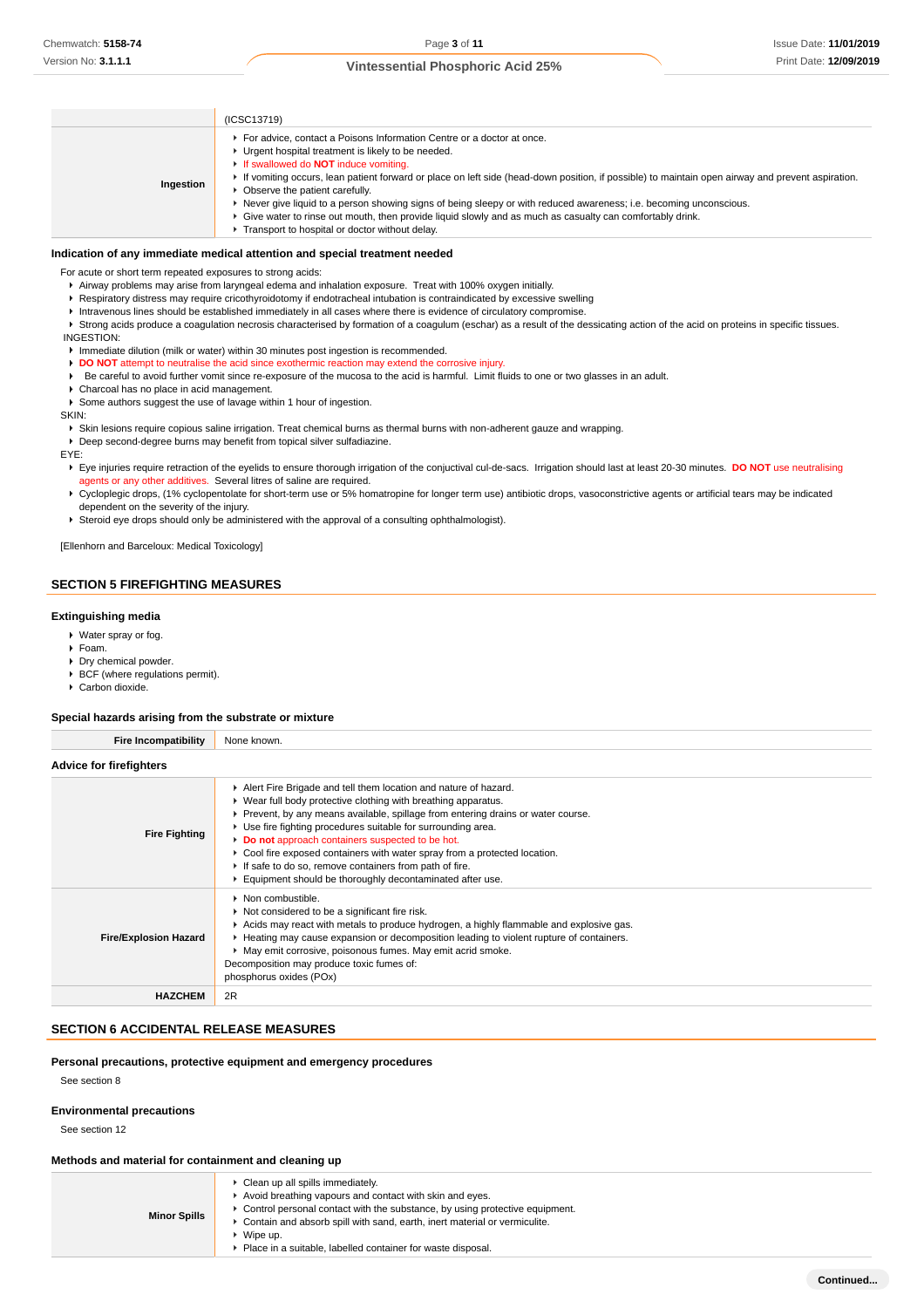| <b>Major Spills</b> | • Clear area of personnel and move upwind.<br>Alert Fire Brigade and tell them location and nature of hazard.<br>► Wear full body protective clothing with breathing apparatus.<br>Prevent, by any means available, spillage from entering drains or water course.<br>Stop leak if safe to do so.<br>Contain spill with sand, earth or vermiculite.<br>• Collect recoverable product into labelled containers for recycling.<br>▶ Neutralise/decontaminate residue (see Section 13 for specific agent).<br>▶ Collect solid residues and seal in labelled drums for disposal.<br>▶ Wash area and prevent runoff into drains.<br>After clean up operations, decontaminate and launder all protective clothing and equipment before storing and re-using.<br>If contamination of drains or waterways occurs, advise emergency services. |
|---------------------|--------------------------------------------------------------------------------------------------------------------------------------------------------------------------------------------------------------------------------------------------------------------------------------------------------------------------------------------------------------------------------------------------------------------------------------------------------------------------------------------------------------------------------------------------------------------------------------------------------------------------------------------------------------------------------------------------------------------------------------------------------------------------------------------------------------------------------------|
|---------------------|--------------------------------------------------------------------------------------------------------------------------------------------------------------------------------------------------------------------------------------------------------------------------------------------------------------------------------------------------------------------------------------------------------------------------------------------------------------------------------------------------------------------------------------------------------------------------------------------------------------------------------------------------------------------------------------------------------------------------------------------------------------------------------------------------------------------------------------|

Personal Protective Equipment advice is contained in Section 8 of the SDS.

### **SECTION 7 HANDLING AND STORAGE**

**Precautions for safe handling**

| Precautions for safe nandling<br>Safe handling               | DO NOT allow clothing wet with material to stay in contact with skin<br>Limit all unnecessary personal contact.<br>▶ Wear protective clothing when risk of exposure occurs.<br>Use in a well-ventilated area.<br>Avoid contact with incompatible materials.<br>▶ When handling, DO NOT eat, drink or smoke.<br>▶ Keep containers securely sealed when not in use.<br>Avoid physical damage to containers.<br>Always wash hands with soap and water after handling.<br>▶ Work clothes should be laundered separately.<br>Use good occupational work practice.<br>▶ Observe manufacturer's storage and handling recommendations contained within this SDS. |
|--------------------------------------------------------------|----------------------------------------------------------------------------------------------------------------------------------------------------------------------------------------------------------------------------------------------------------------------------------------------------------------------------------------------------------------------------------------------------------------------------------------------------------------------------------------------------------------------------------------------------------------------------------------------------------------------------------------------------------|
| <b>Other information</b>                                     | Atmosphere should be regularly checked against established exposure standards to ensure safe working conditions are maintained.<br>Store in original containers.<br>Keep containers securely sealed.<br>Store in a cool, dry, well-ventilated area.<br>Store away from incompatible materials and foodstuff containers.<br>▶ Protect containers against physical damage and check regularly for leaks.<br>▶ Observe manufacturer's storage and handling recommendations contained within this SDS.                                                                                                                                                       |
| Conditions for safe storage, including any incompatibilities |                                                                                                                                                                                                                                                                                                                                                                                                                                                                                                                                                                                                                                                          |

| Suitable container      | Glass container is suitable for laboratory quantities<br>DO NOT use aluminium or galvanised containers<br>Polyethylene or polypropylene container<br>Polylined drum                                                                               |
|-------------------------|---------------------------------------------------------------------------------------------------------------------------------------------------------------------------------------------------------------------------------------------------|
| Storage incompatibility | Segregate from alkalies, oxidising agents and chemicals readily decomposed by acids, i.e. cyanides, sulfides, carbonates.<br>Reacts with mild steel, galvanised steel / zinc producing hydrogen gas which may form an explosive mixture with air. |

# **SECTION 8 EXPOSURE CONTROLS / PERSONAL PROTECTION**

## **Control parameters**

## **OCCUPATIONAL EXPOSURE LIMITS (OEL)**

## **INGREDIENT DATA**

| Available<br>Not Available<br>mq/m3<br>Australia Exposure Standards<br>3 mg/m3<br>N <sub>0</sub><br>horic acid<br>phosph<br>Phosphoric acid | <b>Source</b> | Ingredient | Material name | <b>TWA</b> | <b>STEL</b> | Peak | <b>Notes</b> |
|---------------------------------------------------------------------------------------------------------------------------------------------|---------------|------------|---------------|------------|-------------|------|--------------|
|                                                                                                                                             |               |            |               |            |             |      |              |

# **EMERGENCY LIMITS Ingredient Material name TEEL-1 TEEL-2 TEEL-3** phosphoric acid **Phosphoric acid** Phosphoric acid Not Available Not Available Not Available Not Available Not Available **Ingredient Original IDLH Revised IDLH** phosphoric acid 1,000 mg/m3 1,000 mg/m3 water **Not Available** Not Available **Not Available** Not Available **Not Available** Not Available

#### **MATERIAL DATA**

The saturated vapour concentration of phosphoric acid exceeds the TLV. The TLV-TWA is based by analogy from comparable experience and data for sulfuric acid. Exposure at or below this limit is thought to prevent throat irritation amongst unacclimatised workers.

Fumes of phosphorus pentoxide at concentrations between 0.8 and 5.4 mg/m3 were reported to be noticeable but not uncomfortable whilst concentrations between 3.6 and 11.3 mg/m3 produced coughing in unacclimatised workers but were tolerable. Concentrations of 100 mg/m3 were unbearable except in inured workers.

#### **Exposure controls**

| Appropriate engineering<br>controls | Engineering controls are used to remove a hazard or place a barrier between the worker and the hazard. Well-designed engineering controls can<br>be highly effective in protecting workers and will typically be independent of worker interactions to provide this high level of protection.<br>The basic types of engineering controls are:<br>Process controls which involve changing the way a job activity or process is done to reduce the risk.<br>Enclosure and/or isolation of emission source which keeps a selected hazard "physically" away from the worker and ventilation that strategically<br>"adds" and "removes" air in the work environment. Ventilation can remove or dilute an air contaminant if designed properly. The design of a<br>ventilation system must match the particular process and chemical or contaminant in use.<br>Employers may need to use multiple types of controls to prevent employee overexposure. |
|-------------------------------------|-------------------------------------------------------------------------------------------------------------------------------------------------------------------------------------------------------------------------------------------------------------------------------------------------------------------------------------------------------------------------------------------------------------------------------------------------------------------------------------------------------------------------------------------------------------------------------------------------------------------------------------------------------------------------------------------------------------------------------------------------------------------------------------------------------------------------------------------------------------------------------------------------------------------------------------------------|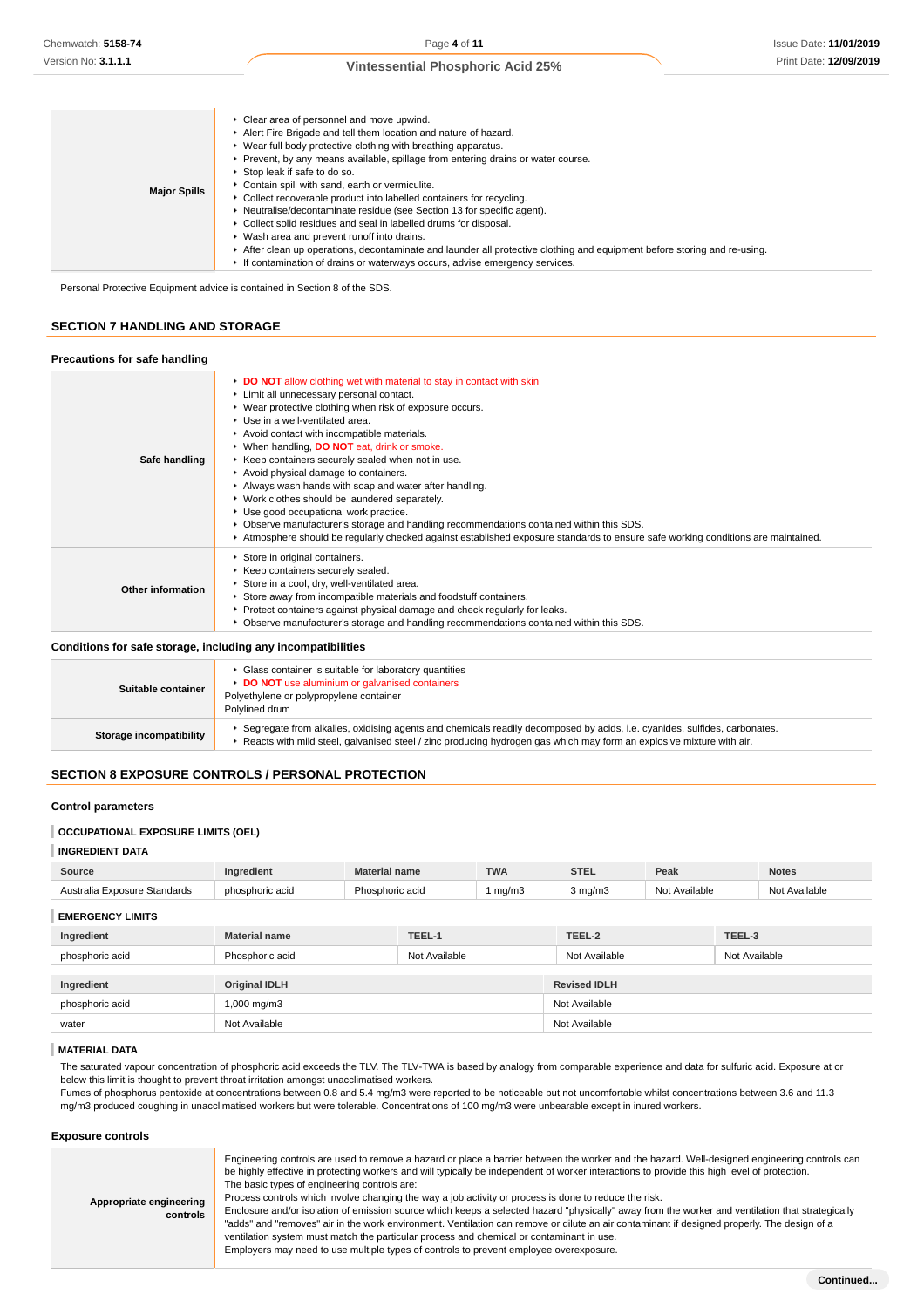General exhaust is adequate under normal operating conditions. Local exhaust ventilation may be required in specific circumstances. If risk of overexposure exists, wear approved respirator. Correct fit is essential to obtain adequate protection. Provide adequate ventilation in warehouse or closed storage areas. Air contaminants generated in the workplace possess varying "escape" velocities which, in turn, determine the "capture velocities" of fresh circulating air required to effectively remove the contaminant.

| Type of Contaminant:                                                                                                    | Air Speed:                            |
|-------------------------------------------------------------------------------------------------------------------------|---------------------------------------|
| solvent, vapours, degreasing etc., evaporating from tank (in still air).                                                | $0.25 - 0.5$ m/s<br>$(50-100)$ f/min) |
| aerosols, fumes from pouring operations, intermittent container filling, low speed conveyer transfers, welding, spray   | 0.5-1 m/s (100-200                    |
| drift, plating acid fumes, pickling (released at low velocity into zone of active generation)                           | $f/min.$ )                            |
| direct spray, spray painting in shallow booths, drum filling, conveyer loading, crusher dusts, gas discharge (active    | 1-2.5 m/s (200-500                    |
| generation into zone of rapid air motion)                                                                               | $f/min.$ )                            |
| grinding, abrasive blasting, tumbling, high speed wheel generated dusts (released at high initial velocity into zone of | $2.5 - 10$ m/s                        |
| very high rapid air motion).                                                                                            | (500-2000 f/min.)                     |
| Within each range the appropriate value depends on:                                                                     |                                       |

| Lower end of the range                                     | Upper end of the range           |
|------------------------------------------------------------|----------------------------------|
| 1: Room air currents minimal or favourable to capture      | 1: Disturbing room air currents  |
| 2: Contaminants of low toxicity or of nuisance value only. | 2: Contaminants of high toxicity |
| 3: Intermittent, low production.                           | 3: High production, heavy use    |
| 4: Large hood or large air mass in motion                  | 4: Small hood-local control only |

Simple theory shows that air velocity falls rapidly with distance away from the opening of a simple extraction pipe. Velocity generally decreases with the square of distance from the extraction point (in simple cases). Therefore the air speed at the extraction point should be adjusted, accordingly, after reference to distance from the contaminating source. The air velocity at the extraction fan, for example, should be a minimum of 1-2 m/s (200-400 f/min) for extraction of solvents generated in a tank 2 meters distant from the extraction point. Other mechanical considerations, producing performance deficits within the extraction apparatus, make it essential that theoretical air velocities are multiplied by factors of 10 or more when extraction systems are installed or used.

| <b>Personal protection</b>                                                                                                                                                                                                                                                                                                                                                                                                                                                                                                                                                                                                                                                                                                                                                                                                                                                                                                                                                                                                                            |                                                                                                                                                                                                                                                                                                                                                                                                                                                                                                                                                                                                                                                                                                                                                                                                                                                                                                                                                                                                                                                                                                                                                                                                                                                                                                                                                                                                                                                                                                                                                                                                                                                                                                                                                                                                                                                                                                                                                                                                                                                                                                                                                                                                                                                                                                                                                                                                                                                                                                                                                                                                                                                                                                                                                                                                                                                                                                                                                                                                                                                                                                                                                                                                                                                                                                                                                                                                                            |  |  |  |  |
|-------------------------------------------------------------------------------------------------------------------------------------------------------------------------------------------------------------------------------------------------------------------------------------------------------------------------------------------------------------------------------------------------------------------------------------------------------------------------------------------------------------------------------------------------------------------------------------------------------------------------------------------------------------------------------------------------------------------------------------------------------------------------------------------------------------------------------------------------------------------------------------------------------------------------------------------------------------------------------------------------------------------------------------------------------|----------------------------------------------------------------------------------------------------------------------------------------------------------------------------------------------------------------------------------------------------------------------------------------------------------------------------------------------------------------------------------------------------------------------------------------------------------------------------------------------------------------------------------------------------------------------------------------------------------------------------------------------------------------------------------------------------------------------------------------------------------------------------------------------------------------------------------------------------------------------------------------------------------------------------------------------------------------------------------------------------------------------------------------------------------------------------------------------------------------------------------------------------------------------------------------------------------------------------------------------------------------------------------------------------------------------------------------------------------------------------------------------------------------------------------------------------------------------------------------------------------------------------------------------------------------------------------------------------------------------------------------------------------------------------------------------------------------------------------------------------------------------------------------------------------------------------------------------------------------------------------------------------------------------------------------------------------------------------------------------------------------------------------------------------------------------------------------------------------------------------------------------------------------------------------------------------------------------------------------------------------------------------------------------------------------------------------------------------------------------------------------------------------------------------------------------------------------------------------------------------------------------------------------------------------------------------------------------------------------------------------------------------------------------------------------------------------------------------------------------------------------------------------------------------------------------------------------------------------------------------------------------------------------------------------------------------------------------------------------------------------------------------------------------------------------------------------------------------------------------------------------------------------------------------------------------------------------------------------------------------------------------------------------------------------------------------------------------------------------------------------------------------------------------------|--|--|--|--|
| Chemical goggles.<br>Full face shield may be required for supplementary but never for primary protection of eyes.<br>► Contact lenses may pose a special hazard; soft contact lenses may absorb and concentrate irritants. A written policy document, describing<br>the wearing of lenses or restrictions on use, should be created for each workplace or task. This should include a review of lens absorption<br>Eye and face protection<br>and adsorption for the class of chemicals in use and an account of injury experience. Medical and first-aid personnel should be trained in<br>their removal and suitable equipment should be readily available. In the event of chemical exposure, begin eye irrigation immediately and<br>remove contact lens as soon as practicable. Lens should be removed at the first signs of eye redness or irritation - lens should be removed in<br>a clean environment only after workers have washed hands thoroughly. [CDC NIOSH Current Intelligence Bulletin 59], [AS/NZS 1336 or<br>national equivalent] |                                                                                                                                                                                                                                                                                                                                                                                                                                                                                                                                                                                                                                                                                                                                                                                                                                                                                                                                                                                                                                                                                                                                                                                                                                                                                                                                                                                                                                                                                                                                                                                                                                                                                                                                                                                                                                                                                                                                                                                                                                                                                                                                                                                                                                                                                                                                                                                                                                                                                                                                                                                                                                                                                                                                                                                                                                                                                                                                                                                                                                                                                                                                                                                                                                                                                                                                                                                                                            |  |  |  |  |
| <b>Skin protection</b>                                                                                                                                                                                                                                                                                                                                                                                                                                                                                                                                                                                                                                                                                                                                                                                                                                                                                                                                                                                                                                | See Hand protection below                                                                                                                                                                                                                                                                                                                                                                                                                                                                                                                                                                                                                                                                                                                                                                                                                                                                                                                                                                                                                                                                                                                                                                                                                                                                                                                                                                                                                                                                                                                                                                                                                                                                                                                                                                                                                                                                                                                                                                                                                                                                                                                                                                                                                                                                                                                                                                                                                                                                                                                                                                                                                                                                                                                                                                                                                                                                                                                                                                                                                                                                                                                                                                                                                                                                                                                                                                                                  |  |  |  |  |
| Hands/feet protection                                                                                                                                                                                                                                                                                                                                                                                                                                                                                                                                                                                                                                                                                                                                                                                                                                                                                                                                                                                                                                 | ▶ Wear chemical protective gloves, e.g. PVC.<br>▶ Wear safety footwear or safety gumboots, e.g. Rubber<br>► When handling corrosive liquids, wear trousers or overalls outside of boots, to avoid spills entering boots.<br>The selection of suitable gloves does not only depend on the material, but also on further marks of quality which vary from manufacturer to<br>manufacturer. Where the chemical is a preparation of several substances, the resistance of the glove material can not be calculated in advance<br>and has therefore to be checked prior to the application.<br>The exact break through time for substances has to be obtained from the manufacturer of the protective gloves and has to be observed when<br>making a final choice.<br>Personal hygiene is a key element of effective hand care. Gloves must only be worn on clean hands. After using gloves, hands should be<br>washed and dried thoroughly. Application of a non-perfumed moisturiser is recommended.<br>Suitability and durability of glove type is dependent on usage. Important factors in the selection of gloves include:<br>frequency and duration of contact,<br>chemical resistance of glove material,<br>glove thickness and<br>dexterity<br>Select gloves tested to a relevant standard (e.g. Europe EN 374, US F739, AS/NZS 2161.1 or national equivalent).<br>When prolonged or frequently repeated contact may occur, a glove with a protection class of 5 or higher (breakthrough time<br>greater than 240 minutes according to EN 374, AS/NZS 2161.10.1 or national equivalent) is recommended.<br>When only brief contact is expected, a glove with a protection class of 3 or higher (breakthrough time greater than 60 minutes<br>according to EN 374, AS/NZS 2161.10.1 or national equivalent) is recommended.<br>Some glove polymer types are less affected by movement and this should be taken into account when considering gloves for<br>long-term use.<br>Contaminated gloves should be replaced.<br>As defined in ASTM F-739-96 in any application, gloves are rated as:<br>Excellent when breakthrough time > 480 min<br>Good when breakthrough time > 20 min<br>Fair when breakthrough time < 20 min<br>Poor when glove material degrades<br>For general applications, gloves with a thickness typically greater than 0.35 mm, are recommended.<br>It should be emphasised that glove thickness is not necessarily a good predictor of glove resistance to a specific chemical, as the permeation<br>efficiency of the glove will be dependent on the exact composition of the glove material. Therefore, glove selection should also be based on<br>consideration of the task requirements and knowledge of breakthrough times.<br>Glove thickness may also vary depending on the glove manufacturer, the glove type and the glove model. Therefore, the manufacturers'<br>technical data should always be taken into account to ensure selection of the most appropriate glove for the task.<br>Note: Depending on the activity being conducted, gloves of varying thickness may be required for specific tasks. For example:<br>Thinner gloves (down to 0.1 mm or less) may be required where a high degree of manual dexterity is needed. However, these<br>gloves are only likely to give short duration protection and would normally be just for single use applications, then disposed of. |  |  |  |  |

**Continued...**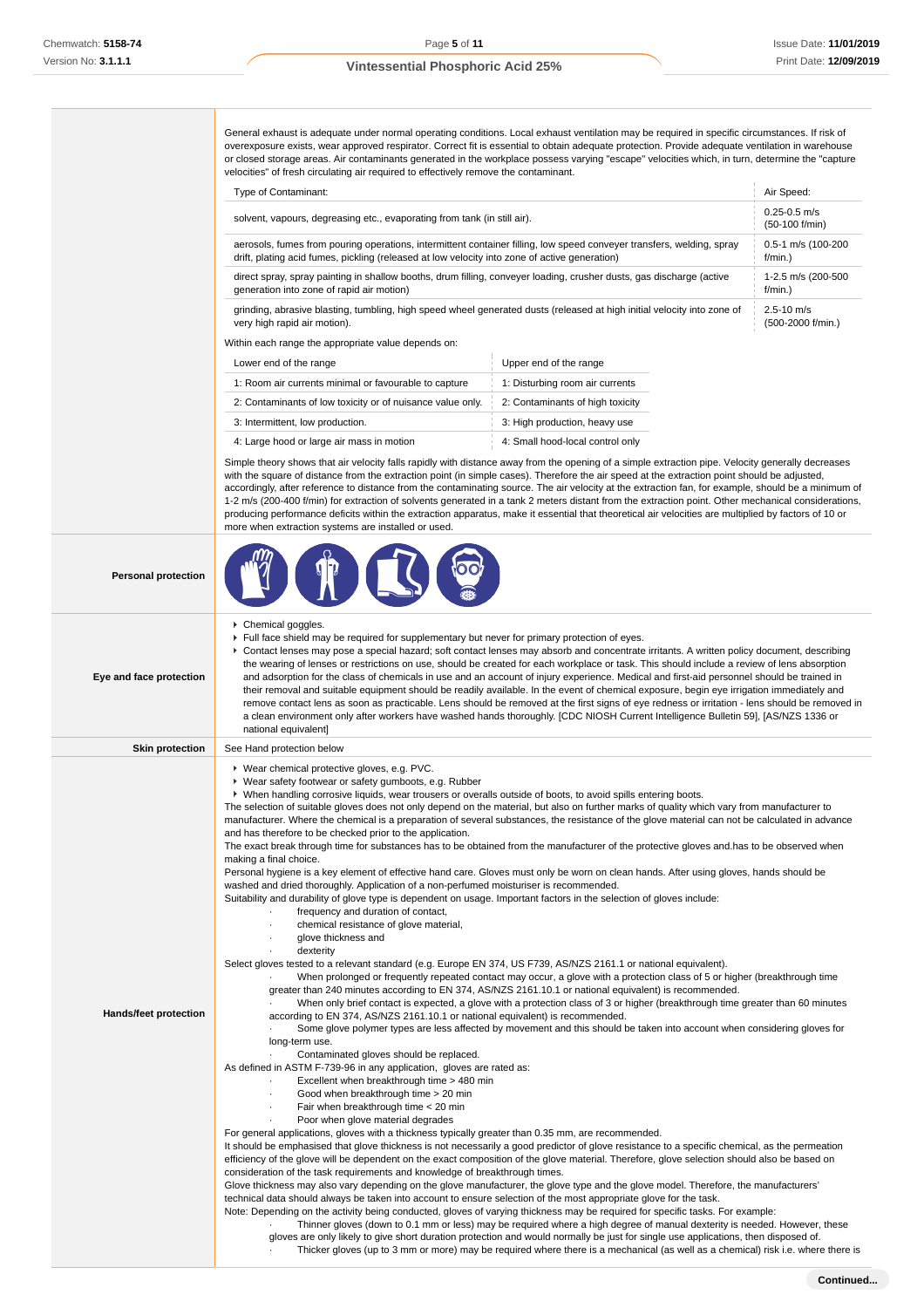|                        | abrasion or puncture potential<br>Gloves must only be worn on clean hands. After using gloves, hands should be washed and dried thoroughly. Application of a non-perfumed<br>moisturiser is recommended. |
|------------------------|----------------------------------------------------------------------------------------------------------------------------------------------------------------------------------------------------------|
| <b>Body protection</b> | See Other protection below                                                                                                                                                                               |
| Other protection       | • Overalls.<br>▶ PVC Apron.<br>▶ PVC protective suit may be required if exposure severe.<br>Eyewash unit.<br>Ensure there is ready access to a safety shower.                                            |

#### **Recommended material(s)**

**GLOVE SELECTION INDEX**

Glove selection is based on a modified presentation of the:  **"Forsberg Clothing Performance Index".**

 The effect(s) of the following substance(s) are taken into account in the **computergenerated** selection:

Vintessential Phosphoric Acid 25%

| <b>Material</b>   | CPI |
|-------------------|-----|
| <b>NEOPRENE</b>   | A   |
| <b>BUTYL</b>      | C   |
| NAT+NEOPR+NITRILE | C   |
| NATURAL RUBBER    | C   |
| NATURAL+NEOPRENE  | C   |
| NEOPRENE/NATURAL  | C   |
| <b>NITRILE</b>    | C   |
| NITRILE+PVC       | C   |
| <b>PE</b>         | C   |
| <b>PVA</b>        | C   |
| <b>PVC</b>        | C   |
| SARANEX-23        | C   |
| <b>VITON</b>      | C   |

## **Respiratory protection**

Type B-P Filter of sufficient capacity. (AS/NZS 1716 & 1715, EN 143:2000 & 149:2001, ANSI Z88 or national equivalent)

Where the concentration of gas/particulates in the breathing zone, approaches or exceeds the "Exposure Standard" (or ES), respiratory protection is required. Degree of protection varies with both face-piece and Class of filter; the nature of protection varies with Type of filter.

| <b>Required Minimum</b><br><b>Protection Factor</b> | <b>Half-Face</b><br>Respirator | <b>Full-Face</b><br>Respirator    | <b>Powered Air</b><br>Respirator       |
|-----------------------------------------------------|--------------------------------|-----------------------------------|----------------------------------------|
| up to $10 \times ES$                                | B-AUS P2                       | ۰                                 | B-PAPR-AUS /<br>Class 1 P <sub>2</sub> |
| up to $50 \times ES$                                | -                              | B-AUS / Class 1<br>P <sub>2</sub> | ۰                                      |
| up to $100 \times ES$                               | -                              | <b>B-2 P2</b>                     | B-PAPR-2 $P2 \wedge$                   |

### ^ - Full-face

A(All classes) = Organic vapours, B AUS or B1 = Acid gasses, B2 = Acid gas or hydrogen cyanide(HCN), B3 = Acid gas or hydrogen cyanide(HCN), E = Sulfur dioxide(SO2), G = Agricultural chemicals, K = Ammonia(NH3), Hg = Mercury, NO = Oxides of nitrogen, MB = Methyl bromide, AX = Low boiling point organic compounds(below 65 degC)

\* CPI - Chemwatch Performance Index

A: Best Selection

B: Satisfactory; may degrade after 4 hours continuous immersion

C: Poor to Dangerous Choice for other than short term immersion

**NOTE**: As a series of factors will influence the actual performance of the glove, a final selection must be based on detailed observation. -

\* Where the glove is to be used on a short term, casual or infrequent basis, factors such as "feel" or convenience (e.g. disposability), may dictate a choice of gloves which might otherwise be unsuitable following long-term or frequent use. A qualified practitioner should be consulted.

#### **SECTION 9 PHYSICAL AND CHEMICAL PROPERTIES**

#### **Information on basic physical and chemical properties**

| Appearance                                      | Clear, odourless acidic liquid; mixes with water. |                                            |                |
|-------------------------------------------------|---------------------------------------------------|--------------------------------------------|----------------|
|                                                 |                                                   |                                            |                |
| <b>Physical state</b>                           | Liquid                                            | Relative density (Water = 1)               | 1.20           |
| Odour                                           | Not Available                                     | Partition coefficient n-octanol<br>/ water | Not Available  |
| <b>Odour threshold</b>                          | Not Available                                     | Auto-ignition temperature (°C)             | Not Applicable |
| pH (as supplied)                                | 1.0                                               | <b>Decomposition temperature</b>           | Not Available  |
| Melting point / freezing point<br>$(^{\circ}C)$ | Not Available                                     | Viscosity (cSt)                            | Not Available  |
| Initial boiling point and boiling<br>range (°C) | Not Available                                     | Molecular weight (g/mol)                   | Not Applicable |
| Flash point (°C)                                | Not Applicable                                    | <b>Taste</b>                               | Not Available  |
| <b>Evaporation rate</b>                         | Not Available                                     | <b>Explosive properties</b>                | Not Available  |
| Flammability                                    | Not Applicable                                    | <b>Oxidising properties</b>                | Not Available  |
| Upper Explosive Limit (%)                       | Not Applicable                                    | Surface Tension (dyn/cm or<br>$mN/m$ )     | Not Available  |
| Lower Explosive Limit (%)                       | Not Applicable                                    | <b>Volatile Component (%vol)</b>           | Not Available  |
| Vapour pressure (kPa)                           | Not Available                                     | Gas group                                  | Not Available  |
| Solubility in water                             | Miscible                                          | pH as a solution (1%)                      | Not Available  |
| Vapour density $(Air = 1)$                      | Not Available                                     | VOC g/L                                    | Not Available  |

### **SECTION 10 STABILITY AND REACTIVITY**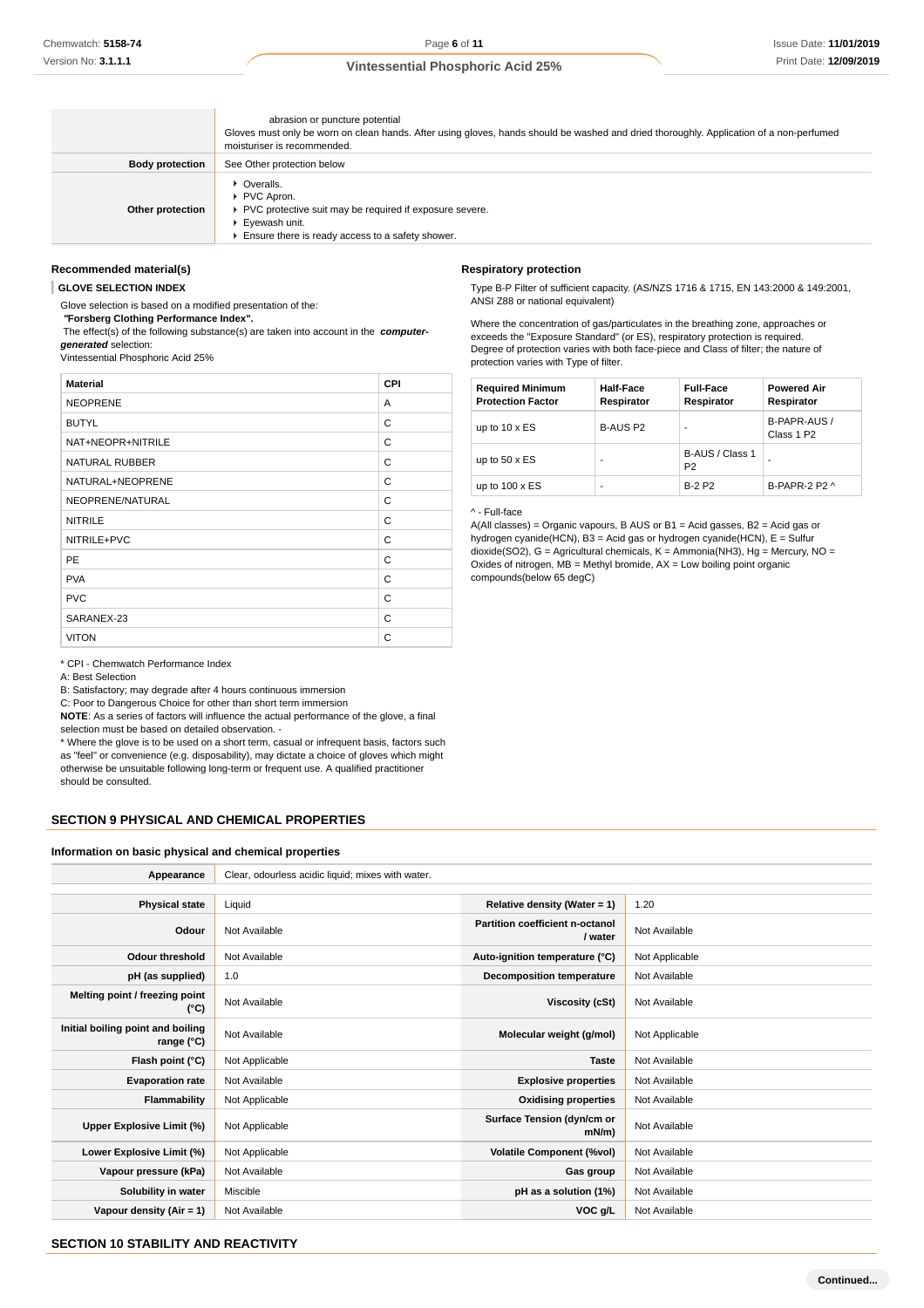| Reactivity                            | See section 7                                                                                                                                                                           |  |
|---------------------------------------|-----------------------------------------------------------------------------------------------------------------------------------------------------------------------------------------|--|
| <b>Chemical stability</b>             | • Contact with alkaline material liberates heat<br>• Unstable in the presence of incompatible materials.<br>▶ Product is considered stable.<br>Hazardous polymerisation will not occur. |  |
| Possibility of hazardous<br>reactions | See section 7                                                                                                                                                                           |  |
| <b>Conditions to avoid</b>            | See section 7                                                                                                                                                                           |  |
| Incompatible materials                | See section 7                                                                                                                                                                           |  |
| Hazardous decomposition<br>products   | See section 5                                                                                                                                                                           |  |
|                                       | <b>SECTION 11 TOXICOLOGICAL INFORMATION</b>                                                                                                                                             |  |
| Information on toxicological effects  |                                                                                                                                                                                         |  |

#### **Inhaled** Not normally a hazard due to non-volatile nature of product Acidic corrosives produce respiratory tract irritation with coughing, choking and mucous membrane damage. Symptoms of exposure may include dizziness, headache, nausea and weakness. In more severe exposures, pulmonary oedema may be evident either immediately or after a latent period of 5-72 hours. Symptoms of pulmonary oedema include a tightness in the chest, dyspnoea, frothy sputum and cyanosis. Examination may reveal hypotension, a weak and rapid pulse and moist rates. Death, due to anoxia, may occur several hours after onset of the pulmonary oedema. Inhalation of phosphoric acid vapour or mist may cause choking, coughing, headache, weakness and dizziness. Prolonged or repeated inhalation of vapour or mist may cause pulmonary oedema (lung damage) and cyanosis Inhalation of aerosols (mists, fumes), generated by the material during the course of normal handling, may produce serious damage to the health of the individual. Exposure to high concentrations causes bronchitis and is characterised by the onset of haemorrhagic pulmonary oedema. **Ingestion** Accidental ingestion of the material may be harmful; animal experiments indicate that ingestion of less than 150 gram may be fatal or may produce serious damage to the health of the individual. The material can produce chemical burns within the oral cavity and gastrointestinal tract following ingestion. Ingestion of acidic corrosives may produce circumoral burns with a distinct discolouration of the mucous membranes of the mouth, throat and oesophagus. Immediate pain and difficulties in swallowing and speaking may also be evident. Oedema of the epiglottis may produce respiratory distress and possibly, asphyxia. Nausea, vomiting, diarrhoea and a pronounced thirst may occur. More severe exposures may produce a vomitus containing fresh or dark blood and large shreds of mucosa. Shock, with marked hypotension, weak and rapid pulse, shallow respiration and clammy skin may be symptomatic of the exposure. Circulatory collapse may, if left untreated, result in renal failure. Severe cases may show gastric and oesophageal perforation with peritonitis, fever and abdominal rigidity. Stricture of the oesophageal, gastric and pyloric sphincter may occur as within several weeks or may be delayed for years. Death may be rapid and often results from asphyxia, circulatory collapse or aspiration of even minute amounts. Delayed deaths may be due to peritonitis, severe nephritis or pneumonia. Coma and convulsions may be terminal. Phosphates are slowly and incompletely absorbed from the gastrointestinal tract and are unlikely (other than in abuse) to produce the systemic effects which occur when introduced by other routes. Such effects include vomiting, lethargy, fever, diarrhoea, falls in blood pressure, slow pulse, cyanosis, carpal spasm, coma and tetany. These effects result following sequestration of blood calcium. Ingestion of large amounts of phosphate salts (over 1 gm for an adult) may produce osmotic catharsis resulting in diarrhoea and probably, abdominal cramp. Large doses (4-8 gm) will almost certainly produce these effects in most individuals. Most of the ingested salt will be excreted in the faeces of healthy individuals without producing systemic toxicity. Doses in excess of 10 gm may produce systemic toxicity. Ingestion of large quantity of phosphoric acid may cause severe abdominal pains, thirst, acidaemia, difficult breathing, convulsions, collapse, shock and death. Although less hazardous than nitric and sulfuric acid, phosphoric acid has equal corrosive action upon ingestion. Death of an individual 19 days after ingestion of phosphoric acid was due to recurrent internal haemorrhage. Necrosis of the upper and lower digestive tract and pancreas was evident at autopsy. **Skin Contact** The material can produce chemical burns following direct contact with the skin. Skin contact with the material may damage the health of the individual; systemic effects may result following absorption. Open cuts, abraded or irritated skin should not be exposed to this material Skin contact with acidic corrosives may result in pain and burns; these may be deep with distinct edges and may heal slowly with the formation of scar tissue. Entry into the blood-stream through, for example, cuts, abrasions, puncture wounds or lesions, may produce systemic injury with harmful effects. Examine the skin prior to the use of the material and ensure that any external damage is suitably protected. **Eye** The material can produce chemical burns to the eye following direct contact. Vapours or mists may be extremely irritating. Direct eye contact with acid corrosives may produce pain, lachrymation, photophobia and burns. Mild burns of the epithelia generally recover rapidly and completely. Severe burns produce long-lasting and possible irreversible damage. The appearance of the burn may not be apparent for several weeks after the initial contact. The cornea may ultimately become deeply vascularised and opaque resulting in blindness. **Chronic** Limited evidence suggests that repeated or long-term occupational exposure may produce cumulative health effects involving organs or biochemical systems. Repeated or prolonged exposure to acids may result in the erosion of teeth, inflammatory and ulcerative changes in the mouth and necrosis (rarely) of the jaw. Bronchial irritation, with cough, and frequent attacks of bronchial pneumonia may ensue. Gastrointestinal disturbances may also occur. Chronic exposures may result in dermatitis and/or conjunctivitis. The impact of inhaled acidic agents on the respiratory tract depends upon a number of interrelated factors. These include physicochemical characteristics, e.g., gas versus aerosol; particle size (small particles can penetrate deeper into the lung); water solubility (more soluble agents are more likely to be removed in the nose and mouth). Given the general lack of information on the particle size of aerosols involved in occupational exposures to acids, it is difficult to identify their principal deposition site within the respiratory tract. Acid mists containing particIes with a diameter of up to a few micrometers will be deposited in both the upper and lower airways. They are irritating to mucous epithelia, they cause dental erosion, and they produce acute effects in the lungs (symptoms and changes in pulmonary function). AsthmatIcs appear to be at particular risk for pulmonary effects. **Vintessential Phosphoric Acid 25% TOXICITY IRRITATION** Not Available Not Available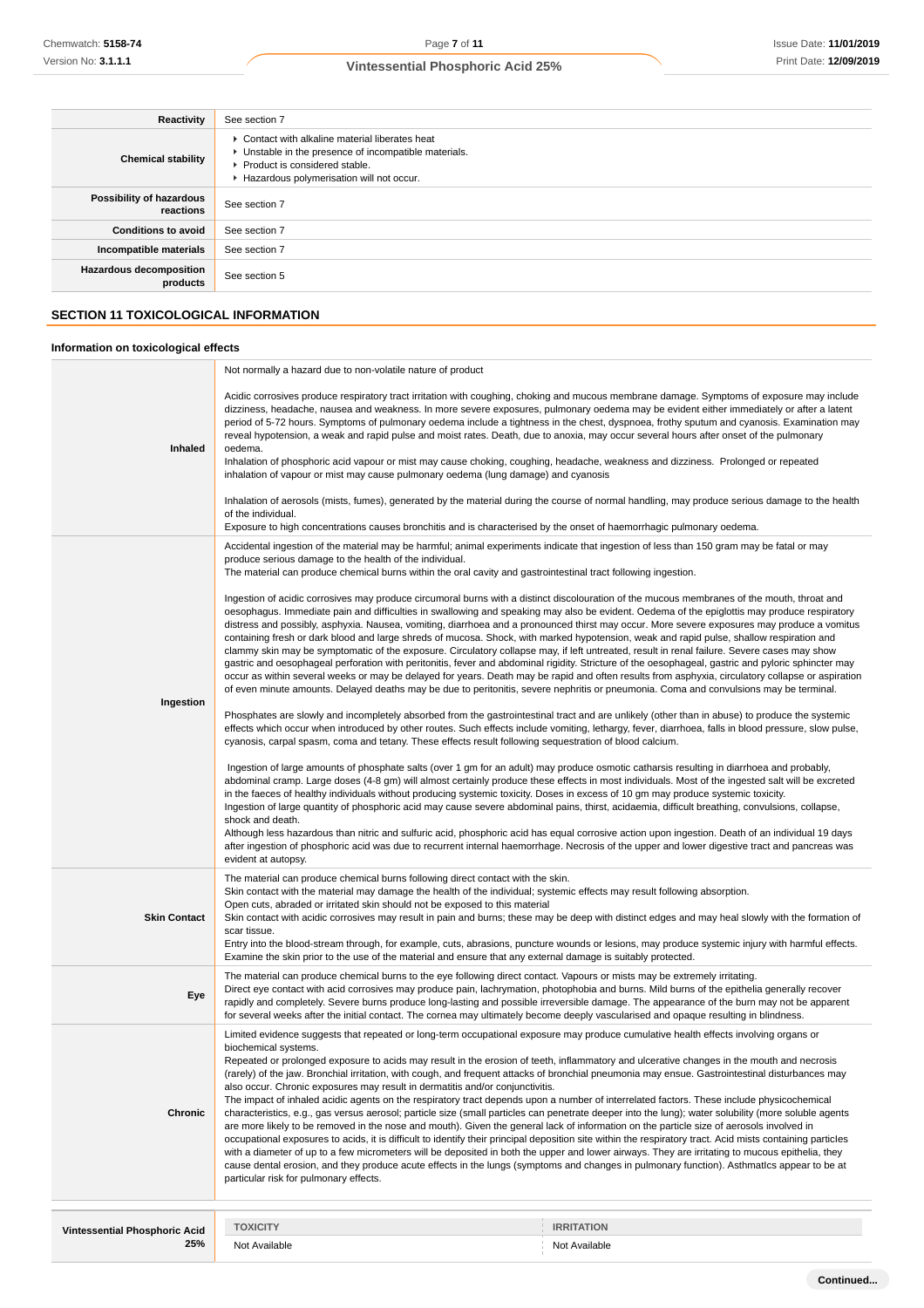| phosphoric acid | <b>TOXICITY</b>                                                                                                                                                                                                                                                                                                                                              | <b>IRRITATION</b>                            |  |
|-----------------|--------------------------------------------------------------------------------------------------------------------------------------------------------------------------------------------------------------------------------------------------------------------------------------------------------------------------------------------------------------|----------------------------------------------|--|
|                 | Dermal (rabbit) LD50: >1260 mg/kg <sup>[2]</sup>                                                                                                                                                                                                                                                                                                             | Eye (rabbit): 119 mg - SEVERE                |  |
|                 | Inhalation (rat) LC50: 0.0255 mg/l/4h <sup>[2]</sup>                                                                                                                                                                                                                                                                                                         | Eye: adverse effect observed (irritating)[1] |  |
|                 | Oral (rat) LD50: 1250 mg/kg[2]                                                                                                                                                                                                                                                                                                                               | Skin (rabbit):595 mg/24h - SEVERE            |  |
|                 |                                                                                                                                                                                                                                                                                                                                                              | Skin: adverse effect observed (corrosive)[1] |  |
| water           | <b>TOXICITY</b>                                                                                                                                                                                                                                                                                                                                              | <b>IRRITATION</b>                            |  |
|                 | Oral (rat) LD50: >90000 mg/kg <sup>[2]</sup>                                                                                                                                                                                                                                                                                                                 | Not Available                                |  |
| Legend:         | 1. Value obtained from Europe ECHA Registered Substances - Acute toxicity 2.* Value obtained from manufacturer's SDS. Unless otherwise<br>specified data extracted from RTECS - Register of Toxic Effect of chemical Substances                                                                                                                              |                                              |  |
|                 |                                                                                                                                                                                                                                                                                                                                                              |                                              |  |
|                 | phosphoric acid (85%)<br>for acid mists, aerosols, vapours<br>Data from assays for genotoxic activity in vitro suggest that eukaryotic cells are susceptible to genetic damage when the pH falls to about 6.5.<br>Colle from the conjugatory tract have not been examined in this respect. Museus secretion may protect the solle of the pinyous from direct |                                              |  |

| <b>PHOSPHORIC ACID</b>                      | Cells from the respiratory tract have not been examined in this respect. Mucous secretion may protect the cells of the airways from direct<br>exposure to inhaled acidic mists, just as mucous plays an important role in protecting the gastric epithelium from its auto-secreted hydrochloric<br>acid. In considering whether pH itself induces genotoxic events in vivo in the respiratory system, comparison should be made with the human<br>stomach, in which gastric juice may be at pH 1-2 under fasting or nocturnal conditions, and with the human urinary bladder, in which the pH of<br>urine can range from <5 to > 7 and normally averages 6.2. Furthermore, exposures to low pH in vivo differ from exposures in vitro in that, in vivo,<br>only a portion of the cell surface is subjected to the adverse conditions, so that perturbation of intracellular homeostasis may be maintained more<br>readily than in vitro.<br>The material may produce severe irritation to the eye causing pronounced inflammation. Repeated or prolonged exposure to irritants may<br>produce conjunctivitis.<br>The material may produce severe skin irritation after prolonged or repeated exposure, and may produce a contact dermatitis (nonallergic). This<br>form of dermatitis is often characterised by skin redness (erythema) thickening of the epidermis.<br>Histologically there may be intercellular oedema of the spongy layer (spongiosis) and intracellular oedema of the epidermis. Prolonged contact is<br>unlikely, given the severity of response, but repeated exposures may produce severe ulceration.<br>Asthma-like symptoms may continue for months or even years after exposure to the material ceases. This may be due to a non-allergenic<br>condition known as reactive airways dysfunction syndrome (RADS) which can occur following exposure to high levels of highly irritating<br>compound. Key criteria for the diagnosis of RADS include the absence of preceding respiratory disease, in a non-atopic individual, with abrupt<br>onset of persistent asthma-like symptoms within minutes to hours of a documented exposure to the irritant. A reversible airflow pattern, on<br>spirometry, with the presence of moderate to severe bronchial hyperreactivity on methacholine challenge testing and the lack of minimal<br>lymphocytic inflammation, without eosinophilia, have also been included in the criteria for diagnosis of RADS. RADS (or asthma) following an<br>irritating inhalation is an infrequent disorder with rates related to the concentration of and duration of exposure to the irritating substance.<br>Industrial bronchitis, on the other hand, is a disorder that occurs as result of exposure due to high concentrations of irritating substance (often<br>particulate in nature) and is completely reversible after exposure ceases. The disorder is characterised by dyspnea, cough and mucus<br>production. |                                 |                           |
|---------------------------------------------|-------------------------------------------------------------------------------------------------------------------------------------------------------------------------------------------------------------------------------------------------------------------------------------------------------------------------------------------------------------------------------------------------------------------------------------------------------------------------------------------------------------------------------------------------------------------------------------------------------------------------------------------------------------------------------------------------------------------------------------------------------------------------------------------------------------------------------------------------------------------------------------------------------------------------------------------------------------------------------------------------------------------------------------------------------------------------------------------------------------------------------------------------------------------------------------------------------------------------------------------------------------------------------------------------------------------------------------------------------------------------------------------------------------------------------------------------------------------------------------------------------------------------------------------------------------------------------------------------------------------------------------------------------------------------------------------------------------------------------------------------------------------------------------------------------------------------------------------------------------------------------------------------------------------------------------------------------------------------------------------------------------------------------------------------------------------------------------------------------------------------------------------------------------------------------------------------------------------------------------------------------------------------------------------------------------------------------------------------------------------------------------------------------------------------------------------------------------------------------------------------------------------------------------------------------------------------------------------------------------------------------------------------------------------------------------------------------------------------------------------------------------------------------------------------------------------------------------------------------------------------------------------------------------------------------------------------------------------------------|---------------------------------|---------------------------|
| <b>PHOSPHORIC ACID &amp; WATER</b>          | No significant acute toxicological data identified in literature search.                                                                                                                                                                                                                                                                                                                                                                                                                                                                                                                                                                                                                                                                                                                                                                                                                                                                                                                                                                                                                                                                                                                                                                                                                                                                                                                                                                                                                                                                                                                                                                                                                                                                                                                                                                                                                                                                                                                                                                                                                                                                                                                                                                                                                                                                                                                                                                                                                                                                                                                                                                                                                                                                                                                                                                                                                                                                                                      |                                 |                           |
|                                             |                                                                                                                                                                                                                                                                                                                                                                                                                                                                                                                                                                                                                                                                                                                                                                                                                                                                                                                                                                                                                                                                                                                                                                                                                                                                                                                                                                                                                                                                                                                                                                                                                                                                                                                                                                                                                                                                                                                                                                                                                                                                                                                                                                                                                                                                                                                                                                                                                                                                                                                                                                                                                                                                                                                                                                                                                                                                                                                                                                               |                                 |                           |
| <b>Acute Toxicity</b>                       | ✔                                                                                                                                                                                                                                                                                                                                                                                                                                                                                                                                                                                                                                                                                                                                                                                                                                                                                                                                                                                                                                                                                                                                                                                                                                                                                                                                                                                                                                                                                                                                                                                                                                                                                                                                                                                                                                                                                                                                                                                                                                                                                                                                                                                                                                                                                                                                                                                                                                                                                                                                                                                                                                                                                                                                                                                                                                                                                                                                                                             | Carcinogenicity                 | ×                         |
| <b>Skin Irritation/Corrosion</b>            | ✔                                                                                                                                                                                                                                                                                                                                                                                                                                                                                                                                                                                                                                                                                                                                                                                                                                                                                                                                                                                                                                                                                                                                                                                                                                                                                                                                                                                                                                                                                                                                                                                                                                                                                                                                                                                                                                                                                                                                                                                                                                                                                                                                                                                                                                                                                                                                                                                                                                                                                                                                                                                                                                                                                                                                                                                                                                                                                                                                                                             | Reproductivity                  | ×                         |
| <b>Serious Eye Damage/Irritation</b>        | ✔                                                                                                                                                                                                                                                                                                                                                                                                                                                                                                                                                                                                                                                                                                                                                                                                                                                                                                                                                                                                                                                                                                                                                                                                                                                                                                                                                                                                                                                                                                                                                                                                                                                                                                                                                                                                                                                                                                                                                                                                                                                                                                                                                                                                                                                                                                                                                                                                                                                                                                                                                                                                                                                                                                                                                                                                                                                                                                                                                                             | <b>STOT - Single Exposure</b>   | ×                         |
| <b>Respiratory or Skin</b><br>sensitisation | ×                                                                                                                                                                                                                                                                                                                                                                                                                                                                                                                                                                                                                                                                                                                                                                                                                                                                                                                                                                                                                                                                                                                                                                                                                                                                                                                                                                                                                                                                                                                                                                                                                                                                                                                                                                                                                                                                                                                                                                                                                                                                                                                                                                                                                                                                                                                                                                                                                                                                                                                                                                                                                                                                                                                                                                                                                                                                                                                                                                             | <b>STOT - Repeated Exposure</b> | ×                         |
| <b>Mutagenicity</b>                         | ×                                                                                                                                                                                                                                                                                                                                                                                                                                                                                                                                                                                                                                                                                                                                                                                                                                                                                                                                                                                                                                                                                                                                                                                                                                                                                                                                                                                                                                                                                                                                                                                                                                                                                                                                                                                                                                                                                                                                                                                                                                                                                                                                                                                                                                                                                                                                                                                                                                                                                                                                                                                                                                                                                                                                                                                                                                                                                                                                                                             | <b>Aspiration Hazard</b>        | $\boldsymbol{\mathsf{x}}$ |
|                                             | $\blacktriangleright$ - Data either not available or does not fill the criteria for classification<br>Leaend:                                                                                                                                                                                                                                                                                                                                                                                                                                                                                                                                                                                                                                                                                                                                                                                                                                                                                                                                                                                                                                                                                                                                                                                                                                                                                                                                                                                                                                                                                                                                                                                                                                                                                                                                                                                                                                                                                                                                                                                                                                                                                                                                                                                                                                                                                                                                                                                                                                                                                                                                                                                                                                                                                                                                                                                                                                                                 |                                 |                           |

– Data available to make classification

## **SECTION 12 ECOLOGICAL INFORMATION**

## **Toxicity**

| <b>Vintessential Phosphoric Acid</b><br>25% | <b>ENDPOINT</b><br>Not<br>Available                                                                                                           | <b>TEST DURATION (HR)</b><br>Not Available | <b>SPECIES</b><br>Not Available | <b>VALUE</b><br>Not<br>Available | <b>SOURCE</b><br>Not<br>Available |
|---------------------------------------------|-----------------------------------------------------------------------------------------------------------------------------------------------|--------------------------------------------|---------------------------------|----------------------------------|-----------------------------------|
|                                             | <b>ENDPOINT</b>                                                                                                                               | <b>TEST DURATION (HR)</b>                  | <b>SPECIES</b>                  | VALUE                            | <b>SOURCE</b>                     |
|                                             | <b>LC50</b>                                                                                                                                   | 96                                         | Fish                            | 75.1mg/L                         | $\overline{2}$                    |
| phosphoric acid                             | EC50                                                                                                                                          | 48                                         | Crustacea                       | >5.62mg/L                        | 2                                 |
|                                             | EC50                                                                                                                                          | 72                                         | Algae or other aquatic plants   | 15.29mg/L                        | $\overline{2}$                    |
|                                             | EC10                                                                                                                                          | 72                                         | Algae or other aquatic plants   | 37.7mg/L                         | $\overline{2}$                    |
|                                             | <b>NOEC</b>                                                                                                                                   | 72                                         | Algae or other aquatic plants   | 3.71mg/L                         | $\overline{2}$                    |
|                                             | <b>ENDPOINT</b>                                                                                                                               | <b>TEST DURATION (HR)</b>                  | <b>SPECIES</b>                  | <b>VALUE</b>                     | <b>SOURCE</b>                     |
| water                                       | <b>LC50</b>                                                                                                                                   | 96                                         | Fish                            | 897.520mg/L                      | 3                                 |
|                                             | EC50                                                                                                                                          | 96                                         | Algae or other aquatic plants   | 8768.874mg/L                     | 3                                 |
| Legend:                                     | Extracted from 1. IUCLID Toxicity Data 2. Europe ECHA Registered Substances - Ecotoxicological Information - Aquatic Toxicity 3. EPIWIN Suite |                                            |                                 |                                  |                                   |

V3.12 (QSAR) - Aquatic Toxicity Data (Estimated) 4. US EPA, Ecotox database - Aquatic Toxicity Data 5. ECETOC Aquatic Hazard Assessment Data 6. NITE (Japan) - Bioconcentration Data 7. METI (Japan) - Bioconcentration Data 8. Vendor Data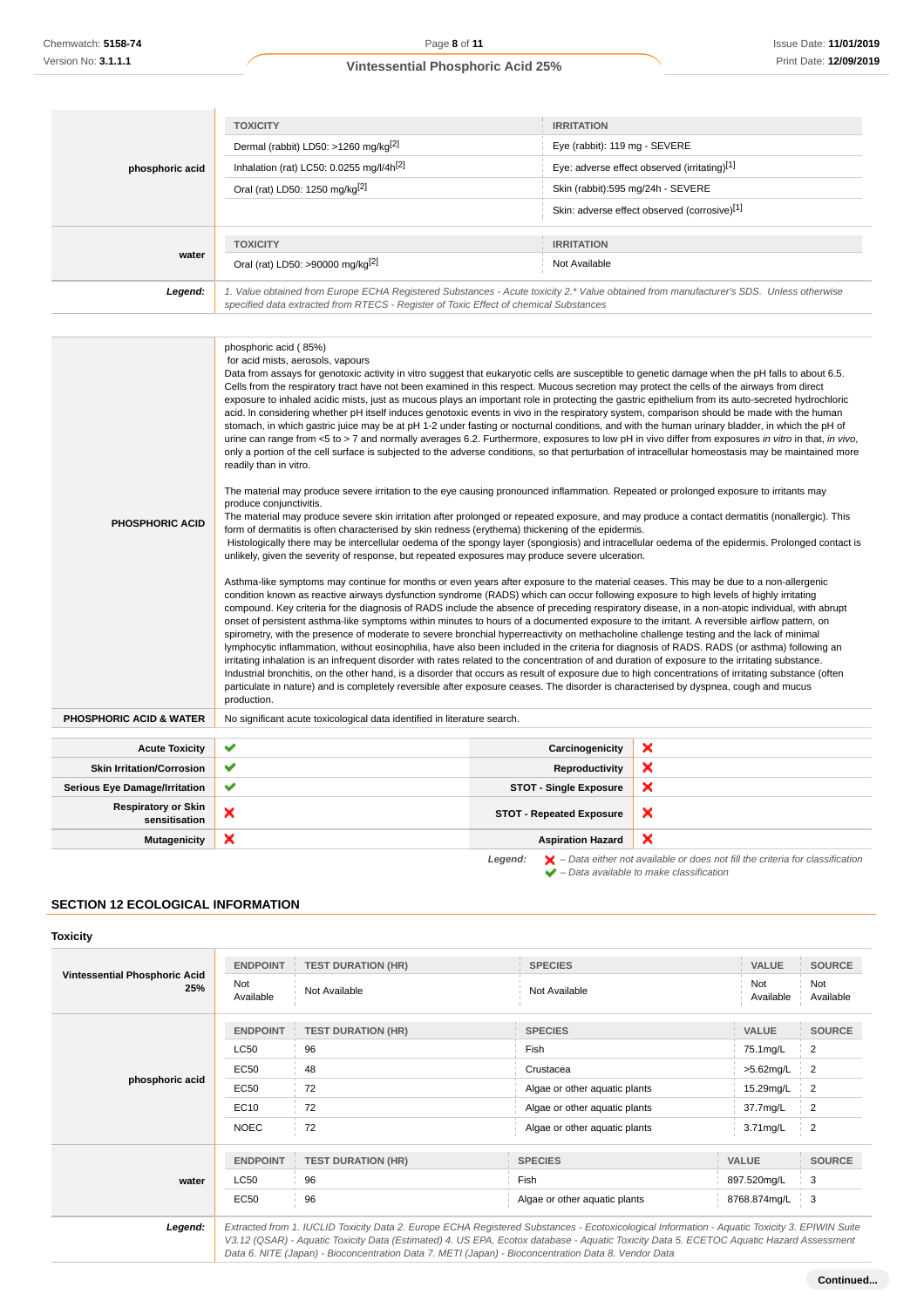On the basis of available evidence concerning either toxicity, persistence, potential to accumulate and or observed environmental fate and behaviour, the material may present a danger, immediate or long-term and /or delayed, to the structure and/ or functioning of natural ecosystems.

May cause long-term adverse effects in the aquatic environment.

Do NOT allow product to come in contact with surface waters or to intertidal areas below the mean high water mark. Do not contaminate water when cleaning equipment or disposing of equipment wash-waters.

Wastes resulting from use of the product must be disposed of on site or at approved waste sites.

**Ecotoxicity:**

The tolerance of water organisms towards pH margin and variation is diverse. Recommended pH values for test species listed in OECD guidelines are between 6.0 and almost 9. Acute testing with fish showed 96h-LC50 at about pH 3.5

Prevent, by any means available, spillage from entering drains or water courses.

**DO NOT** discharge into sewer or waterways.

#### **Persistence and degradability**

| Ingredient      | Persistence: Water/Soil | <b>Persistence: Air</b> |
|-----------------|-------------------------|-------------------------|
| phosphoric acid | <b>HIGH</b>             | <b>HIGH</b>             |
| water           | LOW<br>____             | LOW                     |

#### **Bioaccumulative potential**

| Ingredient      | <b>Bioaccumulation</b>  |
|-----------------|-------------------------|
| phosphoric acid | LOW (LogKOW = -0.7699)  |
| water           | LOW (LogKOW = $-1.38$ ) |

## **Mobility in soil**

| Ingredient      | <b>Mobility</b>     |
|-----------------|---------------------|
| phosphoric acid | $HIGH (KOC = 1)$    |
| water           | LOW (KOC = $14.3$ ) |

## **SECTION 13 DISPOSAL CONSIDERATIONS**

#### **Waste treatment methods**

| Product / Packaging disposal | Recycle wherever possible or consult manufacturer for recycling options.<br>Consult State Land Waste Management Authority for disposal.<br>Treat and neutralise at an effluent treatment plant.<br>Use soda ash or slaked lime to neutralise.<br>Recycle containers, otherwise dispose of in an authorised landfill. |
|------------------------------|----------------------------------------------------------------------------------------------------------------------------------------------------------------------------------------------------------------------------------------------------------------------------------------------------------------------|
|------------------------------|----------------------------------------------------------------------------------------------------------------------------------------------------------------------------------------------------------------------------------------------------------------------------------------------------------------------|

## **SECTION 14 TRANSPORT INFORMATION**

## **Labels Required**

| Marine Pollutant   NO |    |
|-----------------------|----|
| <b>HAZCHEM</b>        | 2R |
|                       |    |

#### **Land transport (ADG)**

| <b>UN number</b>             | 1805                                                |  |  |
|------------------------------|-----------------------------------------------------|--|--|
| UN proper shipping name      | PHOSPHORIC ACID, SOLUTION                           |  |  |
| Transport hazard class(es)   | Class<br>8<br>Subrisk<br>Not Applicable             |  |  |
| Packing group                | III                                                 |  |  |
| <b>Environmental hazard</b>  | Not Applicable                                      |  |  |
| Special precautions for user | Special provisions<br>223<br>5L<br>Limited quantity |  |  |

#### **Air transport (ICAO-IATA / DGR)**

| UN number                  | 1805                                                                   |  |  |
|----------------------------|------------------------------------------------------------------------|--|--|
| UN proper shipping name    | Phosphoric acid, solution                                              |  |  |
| Transport hazard class(es) | <b>ICAO/IATA Class</b><br>- 8<br>ICAO / IATA Subrisk<br>Not Applicable |  |  |
|                            | <b>ERG Code</b><br>8L                                                  |  |  |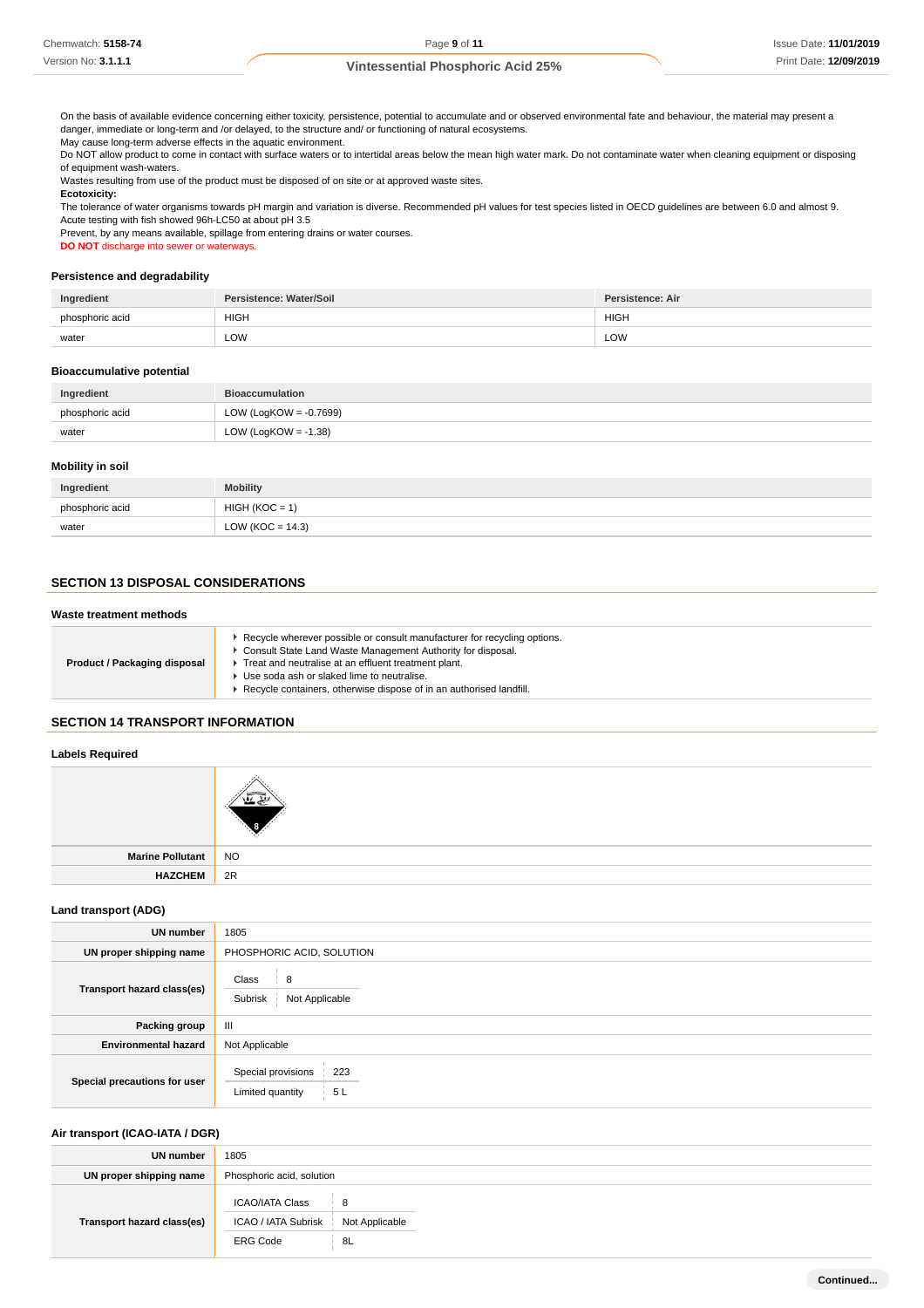| Packing group                | Ш                                                         |         |  |  |  |
|------------------------------|-----------------------------------------------------------|---------|--|--|--|
| <b>Environmental hazard</b>  | Not Applicable                                            |         |  |  |  |
| Special precautions for user | Special provisions                                        | A3 A803 |  |  |  |
|                              | Cargo Only Packing Instructions                           | 856     |  |  |  |
|                              | Cargo Only Maximum Qty / Pack                             | 60 L    |  |  |  |
|                              | Passenger and Cargo Packing Instructions                  | 852     |  |  |  |
|                              | Passenger and Cargo Maximum Qty / Pack                    | 5L      |  |  |  |
|                              | Passenger and Cargo Limited Quantity Packing Instructions | Y841    |  |  |  |
|                              | Passenger and Cargo Limited Maximum Qty / Pack            |         |  |  |  |

#### **Sea transport (IMDG-Code / GGVSee)**

| <b>UN number</b>             | 1805                                                                                             |  |  |  |  |
|------------------------------|--------------------------------------------------------------------------------------------------|--|--|--|--|
| UN proper shipping name      | PHOSPHORIC ACID SOLUTION                                                                         |  |  |  |  |
| Transport hazard class(es)   | <b>IMDG Class</b><br>8<br><b>IMDG Subrisk</b><br>Not Applicable                                  |  |  |  |  |
| Packing group                | $\mathbf{III}$                                                                                   |  |  |  |  |
| <b>Environmental hazard</b>  | Not Applicable                                                                                   |  |  |  |  |
| Special precautions for user | $F-A$ , S-B<br><b>EMS Number</b><br>223<br>Special provisions<br><b>Limited Quantities</b><br>5L |  |  |  |  |

#### **Transport in bulk according to Annex II of MARPOL and the IBC code**

Not Applicable

## **SECTION 15 REGULATORY INFORMATION**

## **Safety, health and environmental regulations / legislation specific for the substance or mixture**

#### **PHOSPHORIC ACID IS FOUND ON THE FOLLOWING REGULATORY LISTS**

- Australia Dangerous Goods Code (ADG Code) Dangerous Goods List
- Australia Dangerous Goods Code (ADG Code) List of Emergency Action Codes Australia Exposure Standards
- Australia Hazardous Chemical Information System (HCIS) Hazardous Chemicals Australia Inventory of Chemical Substances (AICS)
- Australia Standard for the Uniform Scheduling of Medicines and Poisons (SUSMP) Schedule 5

#### **WATER IS FOUND ON THE FOLLOWING REGULATORY LISTS**

GESAMP/EHS Composite List - GESAMP Hazard Profiles IMO IBC Code Chapter 17: Summary of minimum requirements IMO MARPOL (Annex II) - List of Noxious Liquid Substances Carried in Bulk International Air Transport Association (IATA) Dangerous Goods Regulations International Maritime Dangerous Goods Requirements (IMDG Code) United Nations Recommendations on the Transport of Dangerous Goods Model **Regulations** 

Australia Inventory of Chemical Substances (AICS) **IMO IBC Code Chapter 18:** List of products to which the Code does not apply

#### **National Inventory Status**

| <b>National Inventory</b>     | <b>Status</b>                                                                                                                                                                                            |  |
|-------------------------------|----------------------------------------------------------------------------------------------------------------------------------------------------------------------------------------------------------|--|
| Australia - AICS              | Yes                                                                                                                                                                                                      |  |
| Canada - DSL                  | Yes                                                                                                                                                                                                      |  |
| Canada - NDSL                 | No (phosphoric acid; water)                                                                                                                                                                              |  |
| China - IECSC                 | Yes                                                                                                                                                                                                      |  |
| Europe - EINEC / ELINCS / NLP | Yes                                                                                                                                                                                                      |  |
| Japan - ENCS                  | Yes                                                                                                                                                                                                      |  |
| Korea - KECI                  | Yes                                                                                                                                                                                                      |  |
| New Zealand - NZIoC           | Yes                                                                                                                                                                                                      |  |
| Philippines - PICCS           | Yes                                                                                                                                                                                                      |  |
| USA - TSCA                    | Yes                                                                                                                                                                                                      |  |
| Taiwan - TCSI                 | Yes                                                                                                                                                                                                      |  |
| Mexico - INSQ                 | Yes                                                                                                                                                                                                      |  |
| Vietnam - NCI                 | Yes                                                                                                                                                                                                      |  |
| Russia - ARIPS                | Yes                                                                                                                                                                                                      |  |
| Legend:                       | Yes = All CAS declared ingredients are on the inventory<br>No = One or more of the CAS listed ingredients are not on the inventory and are not exempt from listing(see specific ingredients in brackets) |  |

## **SECTION 16 OTHER INFORMATION**

**Revision Date** 11/01/2019